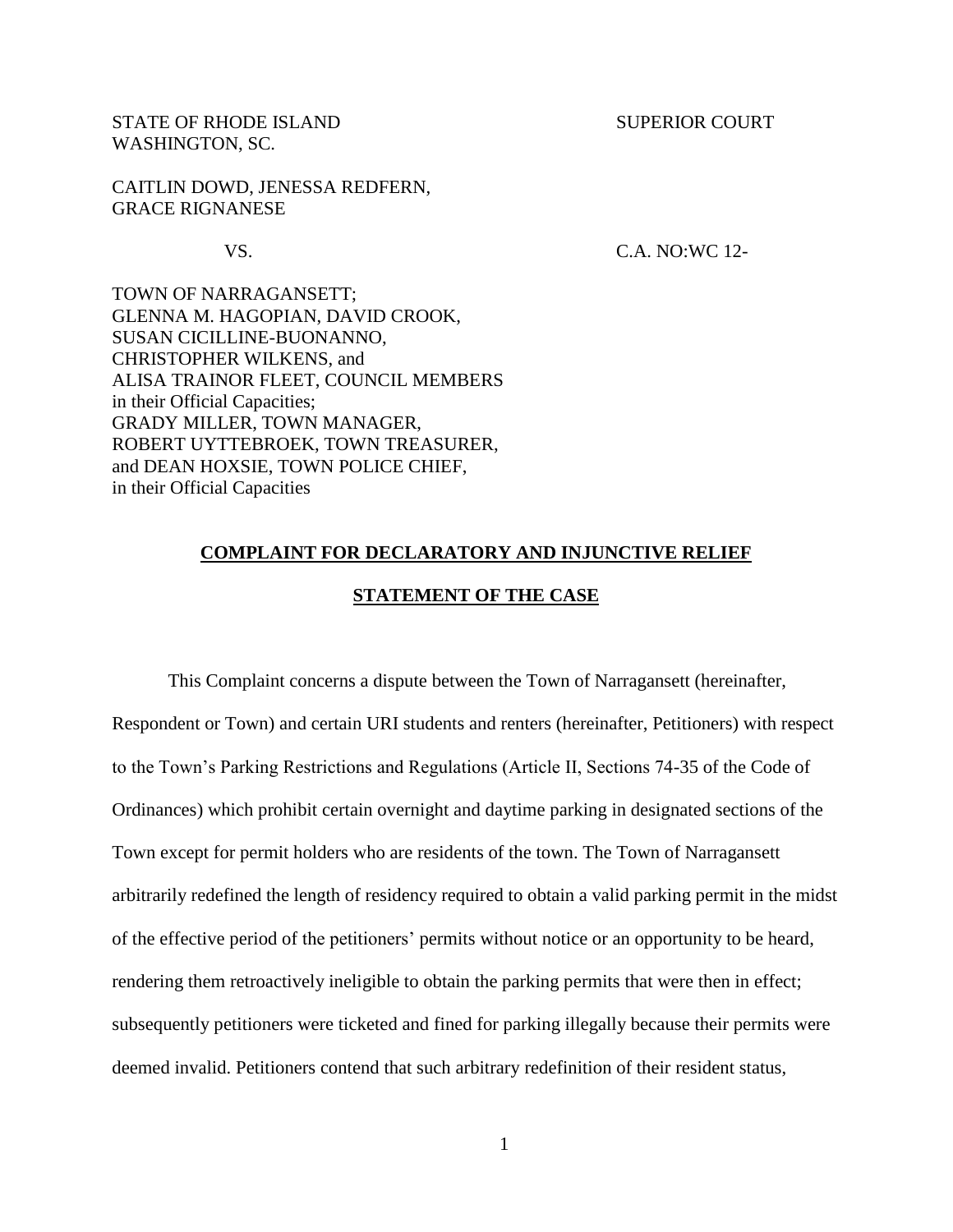retroactive nullification of their validly obtained parking permits, and application of resulting penalties in the course of enforcing this Ordinance, all violate their property rights as valid permit holders and their due process and equal protection rights under the Rhode Island and United States Constitutions.

#### **PARTIES**

1. Petitioners Caitlin Dowd, Jenessa Redfern, and Grace Rignanese are URI students who reside in Narragansett, RI.

2. Respondent Town of Narragansett is a Rhode Island municipality.

3. Respondents Glenna M. Hagopian, David Crook, Susan Cicilline-Buonanno,

Christopher Wilkens, and Alisa Trainor Fleet are members of the Town Council of the Town of Narragansett, State of Rhode Island.

4. Respondent Grady Miller is the Town Manager of the Town of Narragansett, State of Rhode Island.

5. Respondent Robert Uyttebroek is the Finance Director/Treasurer of the Town of Narragansett, State of Rhode Island.

6. Respondent Dean Hoxsie is the Police Chief of the Town of Narragansett.

#### **JURISDICTION AND VENUE**

7. This is an action for equitable and injunctive relief commenced pursuant to the Rhode Island Uniform Declaratory Judgment Act, RI Gen. Laws § 9-30-1, et seq and 42 USC §§ 1983 and 1988.

8. The jurisdiction of this Court is invoked pursuant to Rhode Island Uniform Declaratory Judgment Act and to remedy federal, state and local civil rights violations pursuant to 42 USC §§ 1983 and 1988.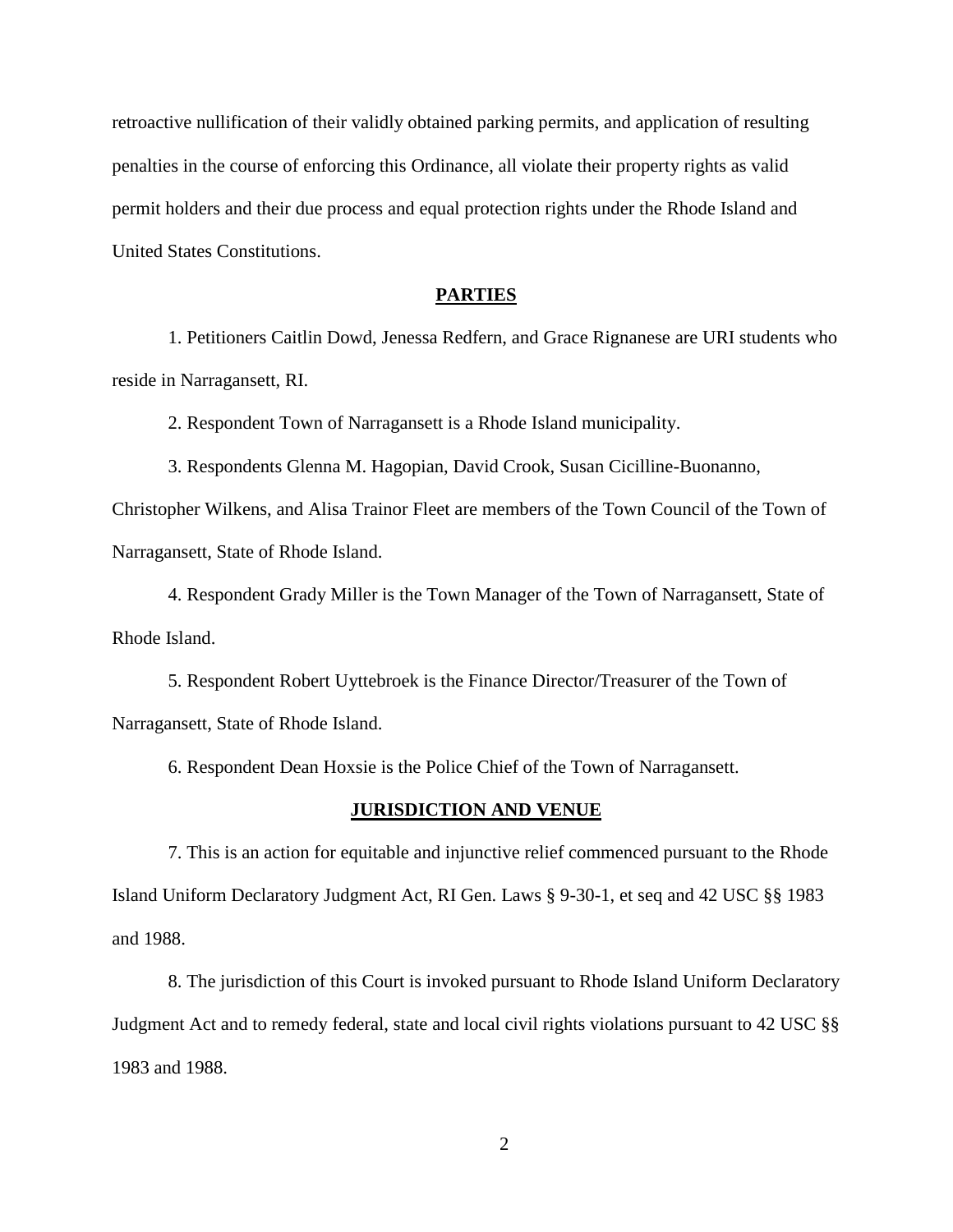9. The jurisdiction of this Court is invoked to secure the protection of, and to redress the deprivation of, rights secured by 42 USC §§ 1983 and 1988.

10. The jurisdiction of this Court is invoked to redress violations of Article 1, Sections 2 and 5, of the Rhode Island Constitution.

11. The jurisdiction of this Court is invoked to redress violations of the Fourteenth Amendment of the Constitution of the United States.

12. The venue of this action properly lies in the Superior Court for Washington County.

## **COMPLAINT**

13. On August 22, 2011, the Narragansett Town Council amended Article II, Section 74-

35, of the Code of Ordinance of the Town of Narragansett entitled "A RESOLUTION

AMENDING THE OFFICIAL LIST OF PARKING RESTRICTIONS AND REGULATIONS

IN THE TOWN OF NARRAGANSETT, IN ACCORDANCE WITH THE NARRAGANSETT

CODE OF ORDINANCES." See Exhibit A for a copy of said Resolution No. 2011-17.

14. Said Amended Ordinance took effect on passage and replaced any previously adopted

restrictions for Atlantic Avenue and the relevant segment of Narragansett Avenue.

15. The Parking restrictions and regulations on specific streets were amended as follows:

Narragansett Avenue between Kingstown Road and Caswell Street: Overnight parking is prohibited on both sides from 11:00 pm to 7:00 am except for permit holders. Daytime parking from May  $15<sup>th</sup>$  through September  $15<sup>th</sup>$  between the hours of 9:00 am and 4:00 pm is limited to two (2) hours except for permit holders.

Atlantic Avenue entire length: No parking anytime on the easterly side. Parking is by permit only May  $15^{th}$  through September  $15^{th}$  between 9:00 am and 4:00 p on the westerly side. Overnight parking on the westerly side is prohibited from 11:00 pm to 7:00 am.

These parking restrictions replace any previously adopted restrictions for Atlantic Avenue and this segment of Narragansett Avenue.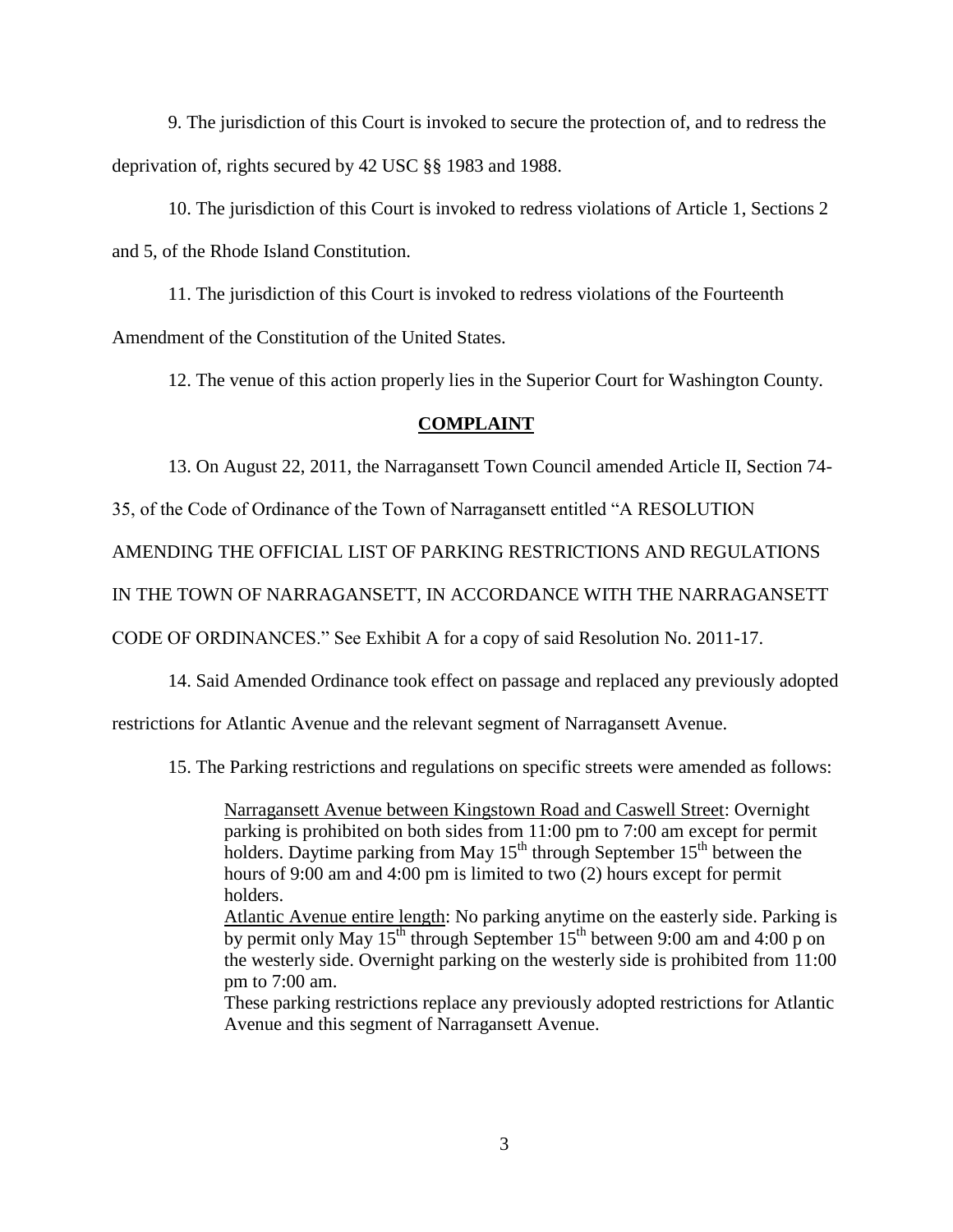16. The petitioners are URI students who are residents of the Town of Narragansett residing at 92 Narragansett Avenue.

17. The petitioners moved into 92 Narragansett Avenue on September 5, 2011, under a nine-month lease and shortly thereafter secured parking permits for overnight parking from the Town Clerk's office. See Exhibit B front and back.

18. The petitioners have a property right to their parking permits which were issued in September of 2011 and expire on 5-22-12. Id.

19. In mid-October petitioners received unofficial written notices on their windshields (not on official Town or Police Department stationery) stating that parking permits were now limited to "permanent residents" (individuals with a lease of 12 months or longer). See Exhibits C, D, and E.

20. In November 2011 and early January 2012, parking tickets were issued to petitioners, but the Narragansett Police Department dismissed them, acknowledging that they conflicted with the Ordinance and that petitioners held valid parking permits. Id.

21. In late January of 2012 each of the petitioners was again ticketed.

22. Petitioners asked for an explanation as to why they were being ticketed when they had valid parking permits.

23. Defendant Police Chief Dean Hoxsie wrote to petitioner Dowd on 1-27-12 that the enforcement policy had changed because "[t]he Ordinance had to be amended after the town solicitor provided an opinion that a 'resident' was someone that holds at least a 12 month lease or resides permanently in the town." See Exhibit F.

24. No further amendment had been made to this Ordinance between the August 2011 amendment allowing overnight parking for permit holders and late January of 2012, as Chief

4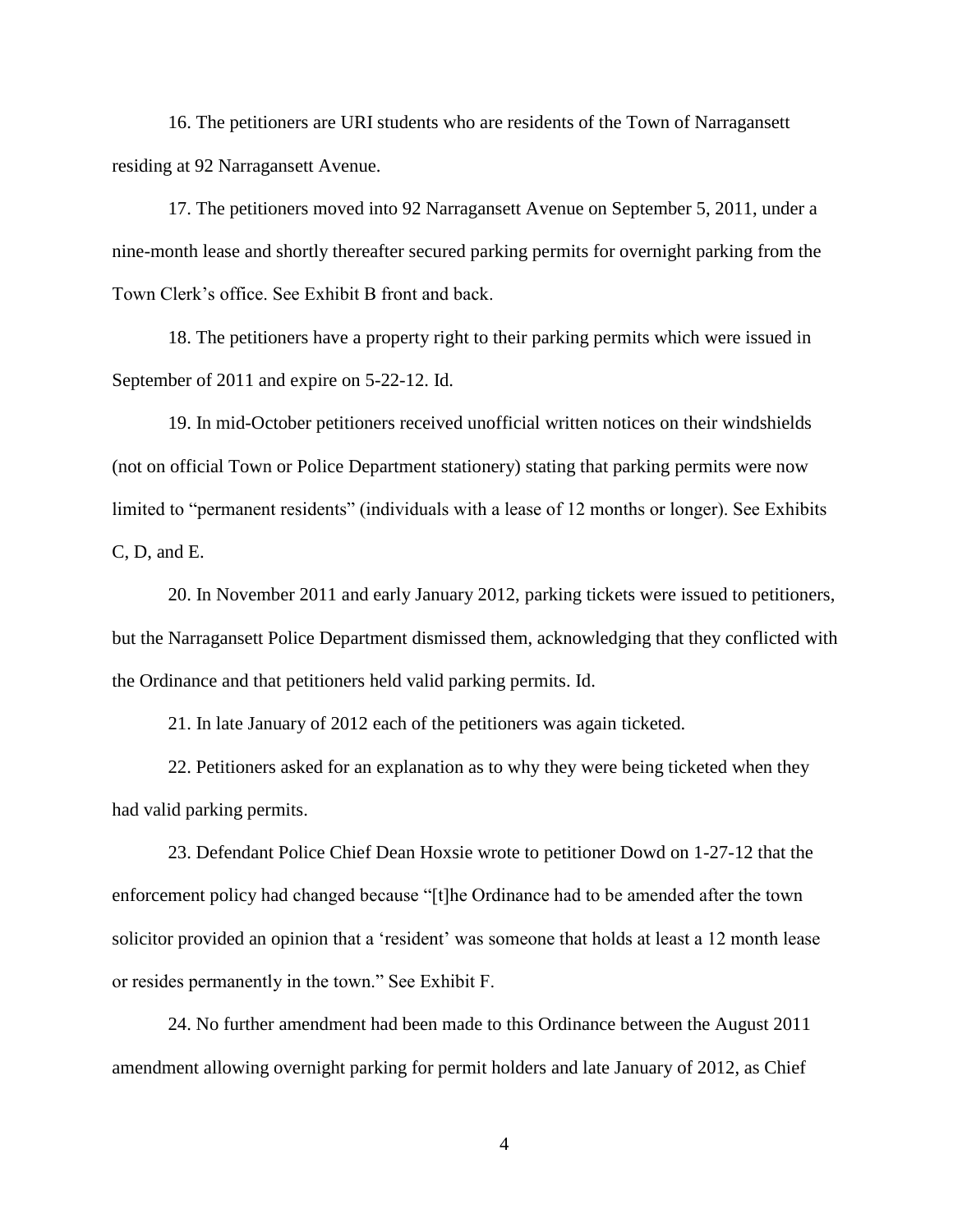Hoxsie claimed. Council minutes do not reference any subsequent change in this Ordinance or amendment. The Town Clerk was unable to furnish a copy of such an amendment or resolution. See Exhibit C.

25. Petitioners Dowd and Redfern each paid for one ticket (\$35 each) and petitioner Rignanese paid for two tickets (\$70 total).

WHEREFORE, petitioners pray for the following relief:

a. That this Honorable Court declare that the enforcement of said Ordinance violated petitioners' rights as permit holders under the Ordinance.

b. That this Honorable Court declare that the town was without authority to redefine eligibility for a parking permit without notice or hearing.

c. That this Honorable Court declare that said implementation of this Ordinance against petitioners violated their rights to justice, due process and equal protection under Article 1, Sections 2 and 5 of the Rhode Island Constitution, and to due process and equal protection under Amendment 14 of the United States Constitution.

d. That this Honorable Court issue a permanent injunction preventing the Town of Narragansett from arbitrarily enforcing the terms and conditions of the aforesaid Ordinance by extra-legally determining the validity of a parking permit based on the length of lease of any resident.

e. that the Town be ordered to reimburse the petitioners for the cost of the illegally issued tickets.

f. That the petitioners be awarded damages for violation of their rights, and their costs of suit including reasonable attorney's fees.

5